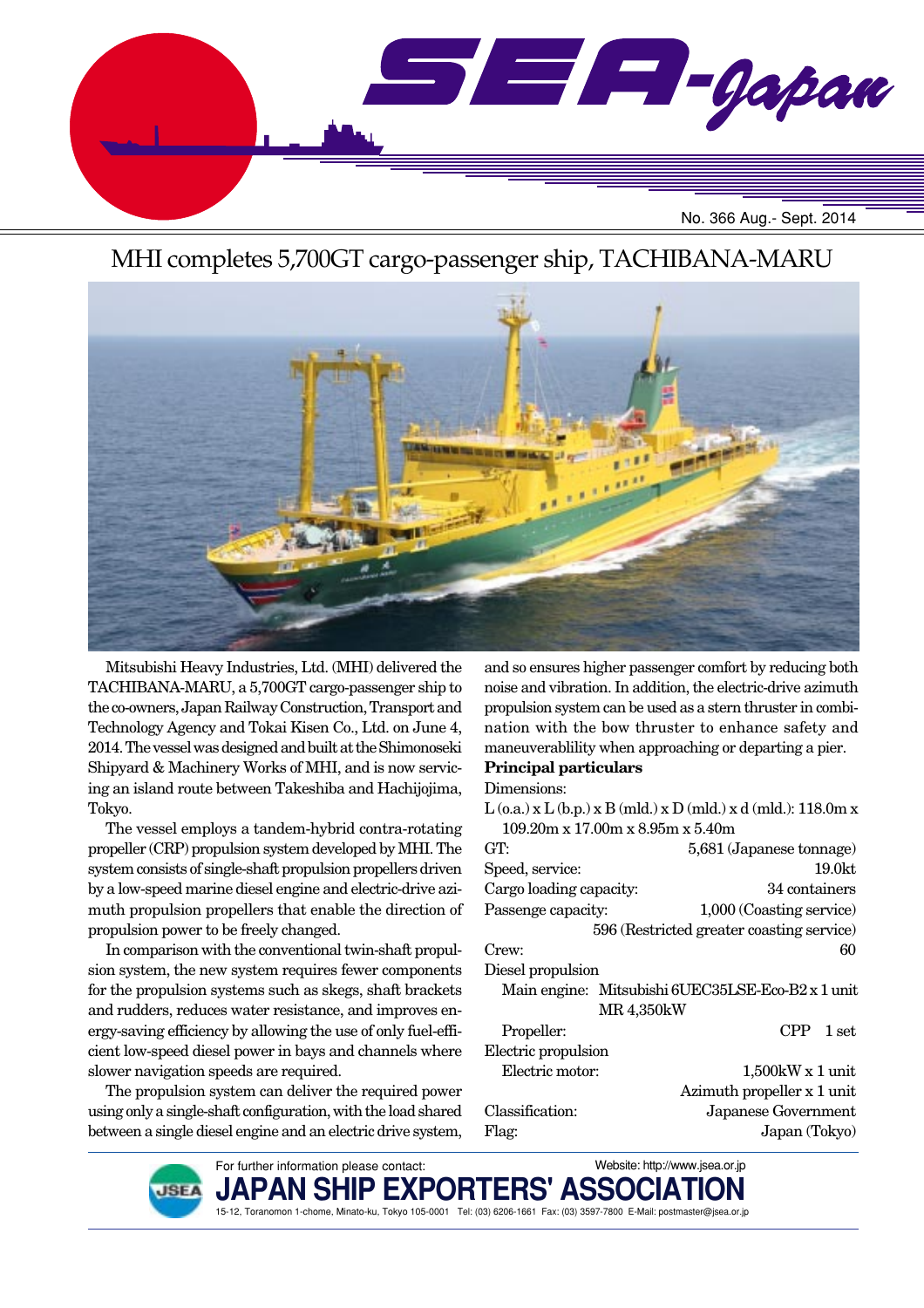#### Kawasaki delivers 58,000DWT bulk carrier, FALMOUTH BAY

Kawasaki Heavy Industries, Ltd. has delivered the FALMOUTH BAY to "K" Line Bulk Shipping (UK) Limited at its Sakaide Works. The vessel (HN: 1694) is the 32nd state-of-theart bulk carrier with a capacity of 58,000DWT to be developed by Kawasaki.

The vessel has a flush deck with a forecastle and five holds that are designed for optimum transport of grains, coals, ores and steel products. Four 30t deck cranes are installed along the centerline in between the hatch covers to enable cargo loading and unloading in ports that lack cargohandling facilities.

The vessel employs the latest in technology to achieve maximum fuel economy, including an energy-saving main diesel engine, highly efficient

propellers, as well as the Kawasaki semi-duct system with contra fins (SDS-F) and rudder bulb with fins (RBS-F), which all contribute to the enhanced propulsion performance. The main

engine and generator engine comply with Tier II  $NO<sub>x</sub>$  emission standards set by the International Convention for the Prevention of Pollution from Ships.

#### **Principal particulars**

 $L$  (o.a)  $x L$  (b.p.)  $x B x D x d$  (ext.): 197.00m x 194.00m x 32.26m x 18.10m x 12.65m



DWT/GT: 58,616t/33,126 Cargo hold capacity:  $73,614m<sup>3</sup>$ Main engine: Kawasaki-MAN B&W

6S50MC-C7 diesel x 1 unit MCO: 8,630kW x 116rpm Speed, service: about 14.45kt Complement: 28 Classification: NK Delivery: April 23, 2014

## Sanoyas completes Panamax bulk carrier, CRYSTAL STAR

Sanoyas Shipbuilding Corporation delivered the Panamax bulk carrier, CRYSTAL STAR (HN: 1326), to Southern Route Maritime, S.A. on June 10, 2014. The vessel was constructed at the Mizushima Shipyard of Sanoyas and is the first vessel of a series of newly developed 82,000DWT type Panamax bulk carriers. The vessel has larger cargo hold capacity and further improved fuel consumption by 10% compared with the previous version of 83,000DWT type featuring 10% improvement in fuel efficiency from the existing design.

For improvement of propulsion efficiency, the vessel is equipped with a low-speed and long-stroke electronically controlled main engine combined with a high-efficiency propeller and associated energy saving devices such as the Sanoyas developed "STF" (Sanoyas-Tandem-Fin (patent): max. 6% energy saving) on the stern shell and highly efficient appendages on the rudder, which also contribute to the reduction of  $CO<sub>2</sub>$  emissions.

Eco-friendly features include various countermeasures such as the main engine complying with the  $NO<sub>x</sub>$ emission Tier II limit for the prevention of air pollution, Ballast Water Treatment System and fuel oil tank protection for the protection of marine

environment. In addition, independent holding tanks are provided for accommodation discharges, dirty hold bilge water, and rainwater on the upper deck.

Furthermore, for improvement of vessel maintenance, access trunks are arranged for access from upper deck to double bottom even under the laden condition. Wooden furniture in the accommodation provides officer/crew comfort in the vessel and safe maneuverability is achieved with the organized arrangement and rear visibility in the wheelhouse.

#### **Principal particulars**

| Owner: Southern Route Maritime,                  |  |  |
|--------------------------------------------------|--|--|
| S.A.                                             |  |  |
| Hull No.:<br>1326                                |  |  |
| $L$ (o.a.) x $L$ (b.p.) x $B$ x $D$ x d: 229.00m |  |  |
| x 225.80m x 32.24m x 20.20m x                    |  |  |
| 14.668m                                          |  |  |
| DWT/GT:<br>82,172t/43,432                        |  |  |
| Cargo hold capacity: $96,597m^3$                 |  |  |
| (grain)                                          |  |  |
| Main engine: MAN B&W 6S60ME-                     |  |  |
| C8.2 diesel x 1 unit                             |  |  |
| MCO:<br>8,740kW                                  |  |  |
| Speed, service: about 14.5kt (at c.s.o.          |  |  |
| with $15\%$ sea margin)                          |  |  |
| Complement:<br>25                                |  |  |
| Classification:<br>NK                            |  |  |
| Panama<br>Registry:                              |  |  |
| Delivery:<br>June 10, 2014                       |  |  |

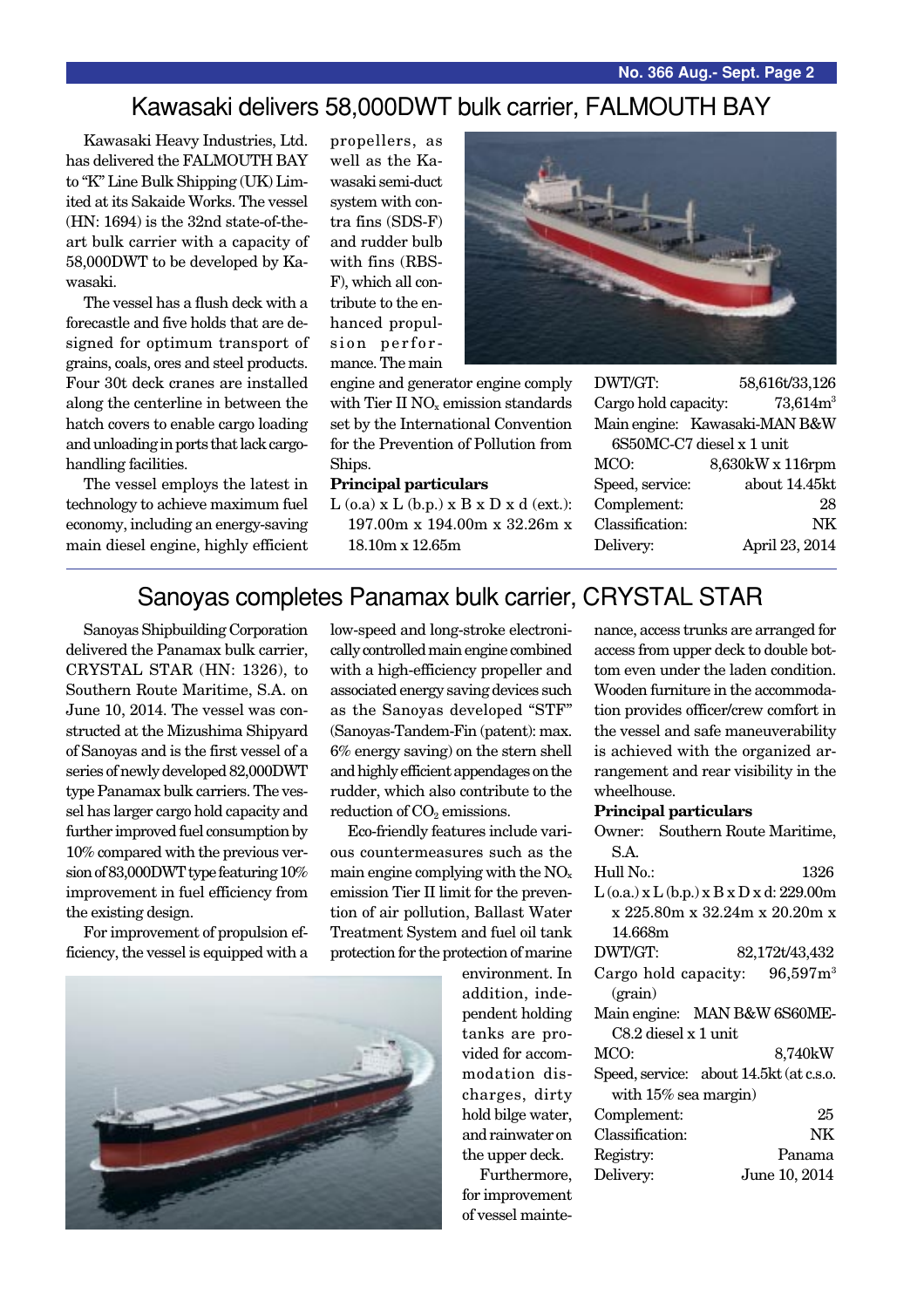## JMU completes 5,200DWT Platform Supply Vessel, PACIFIC LEADER

Japan Marine United Corporation (JMU) delivered PACIFIC LEADER, a 5,200DWT large size Platform Supply Vessel (PSV) to Singapore-based ship owner and operator, Swire Pacific Offshore Operation (Pte) Ltd at Maizuru Shipyard on April 25, 2014.

She is the first vessel of "L-Class"

fuel-efficient PSV for Swire Pacific Offshore. PACIFIC LEADER was constructed under survey of DNV-GL with features of both "special-purpose ship" (SPS) and "clean class" notations.

Featuring a diesel-electric propulsion system, PACIFIC LEADER is



powered by four diesel-powered generators, each rated for 1,980kW. These engines drive twin azimuth thrusters to a maximum speed of 14 knots and a cruising speed of 10 knots. With the aid of three

controllable-pitch bow thrusters, the vessel is also rated for dynamic positioning system (DP-2).

On board, PACIFIC LEADER has cargo and tankage capacities including for fuel, fresh water, mud, brine and dry bulk managed by the cargomaxx bulk system with five separate tanks.

#### **Principal particulars**

|                        | Type of vessel: Platform Supply Ves-  |  |
|------------------------|---------------------------------------|--|
| sel (PSV)              |                                       |  |
|                        | $L$ (o.a.) x B x D: 97.29m x 20.00m x |  |
| 9.00 <sub>m</sub>      |                                       |  |
| DWT/GT:                | 5,258t/5,179                          |  |
| Main engine generator: |                                       |  |
| <b>MAN 6L27/38</b>     |                                       |  |
| Speed:                 | 14kt                                  |  |
| Complement:            | 37                                    |  |
| Classification:        | DNV-GL                                |  |
|                        |                                       |  |

## MES receives first order for ME-GI diesel engine for marine use

Mitsui Engineering & Shipbuilding Co., Ltd. (MES) has received the first order of electronically controlled gas injection diesel engine (hereinafter, ME-GI) for MES.

MAN B&W 8S70ME-C8.2-GI will be installed on  $2 \times 2.400 \text{TEU} + 400$ vehicles ConRo ships to be built by VT Halter Marine Inc. (U.S. shipyard) for Crowley Maritime Corporation (U.S. owner).

ME-GI is Diesel cycle dual fuel engine with high efficiency based on the principle of 2 stroke low speed diesel engine and it can use both heavy oil and natural gas as fuel depending on relative price and availability, as well as environmental considerations.

On existing 4 stroke dual fuel engines, many troubles are seen on the gas combustion system such as knocking or misfire often linked with load fluctuations, resulting in the limitation of gas operation output due to the nature of Otto cycle principle. On the other hand, ME-GI has no difficulty in application for the direct connection to propeller shaft, which is the most efficient way of power transmission.

Natural gas can contribute for significant reduction not only in  $CO<sub>2</sub>$ emissions,  $SO<sub>x</sub>$ , PM emissions and NOx, but also in fuel cost by shale gas development, therefore it can be an alternative fuel selection for ship owners.

MES built its power generation plant with the world's first low-speed gas injection diesel engine (GIDE) in its Chiba Works in 1994. Through the operation of approx. 20,000 hours,

MES has accumulated verification of performance and durability and its various operation know-how of the engine. In addition, in April 2013 MES established the gas supply facilities at workshop and carried out the first fullscale demonstrational running of ME-GI burning natural gas in Japan. MES will continue to expand business opportunities for ME-GI as one of the next generation eco-friendly engines.

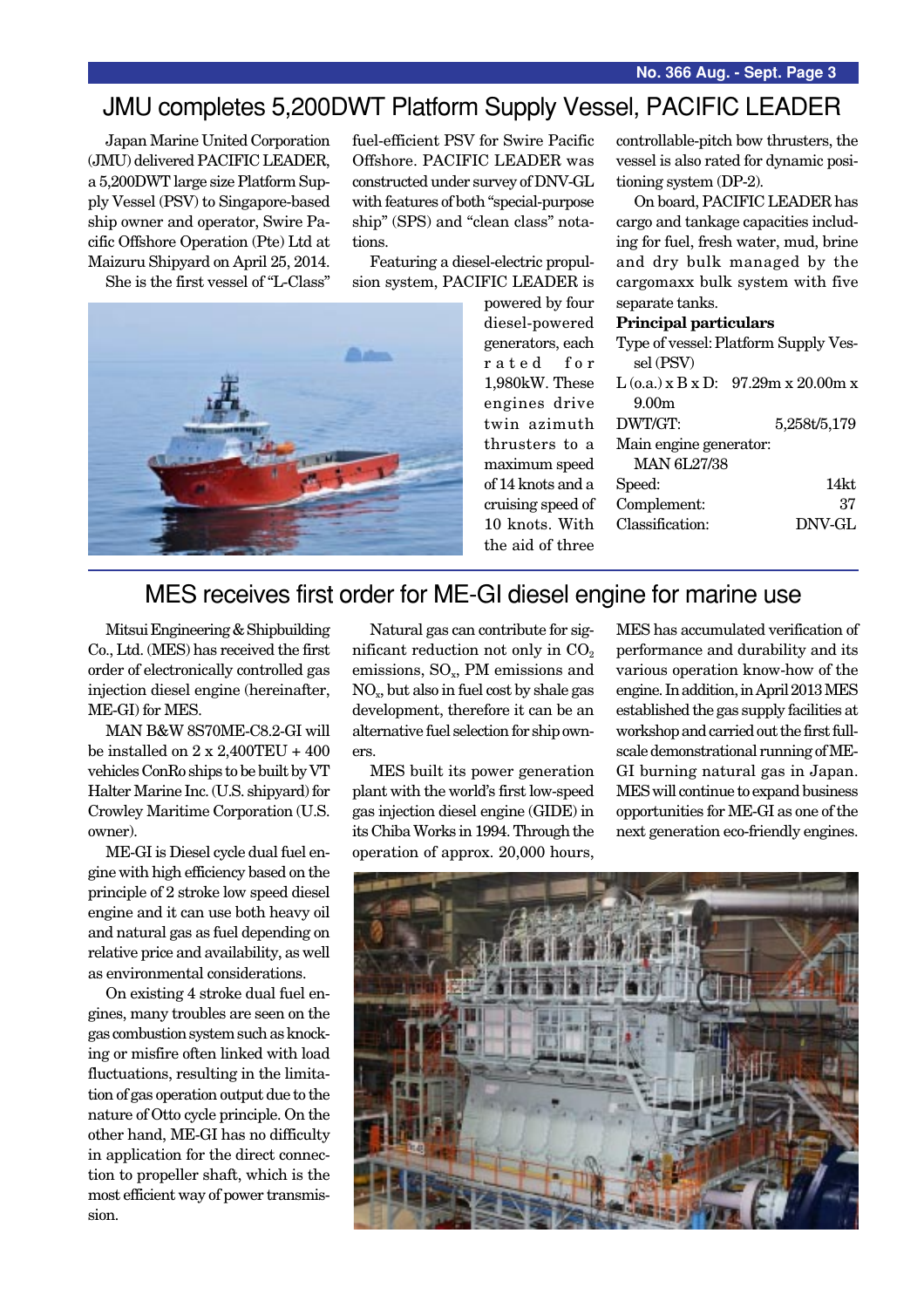#### Shin Kurushima completes 1st post Panamax PCC, ARIES LEADER **—Mounted with innovative fuel-saving systems—**

Shin Kurushima Dockyard Co., Ltd. has delivered Japan's first post Panamax pure car carrier (PCC), ARIES LEADER (HN: 5795), to its owner, Nippon Yusen Kaisha (NYK), at the Onishi Shipyard of Shin Kurushima.

The car carrying capacity of the ARIES LEADER is 7,000 units. The carrier is the first PCC that has adopted an air lubrication system and a hybrid turbocharger for energy saving.

The carrier also uses fuel water emulsion for auxiliary boilers and electronically controlled main diesel engine. This combination is expected to reduce the emission of  $CO<sub>2</sub>$  than conventional type PCCs.

The side mark of NYK's PCCs has so far been coated with blue color together with slanted "aurora color" gradation. For the ARIES LEADER, the gradation color is altered to "Green" to emphasize the "ecofriendly flag ship." With this, the NYK group shows their policy for the environment conservation.

#### **Principal particulars**

Owner: Nippon Yus Builder: Shin Kurushim Co., Ltd.

Ship type: Pure Hull No.:



|             | $L$ (o.a.):           | 199.98m      |
|-------------|-----------------------|--------------|
|             | $B$ (mld.):           | 35.80 m      |
| sen Kaisha  | $D$ (mld.):           | 37.70m       |
| a Dockyard  | DWT:                  | 18,808t      |
|             | GT:                   | 69,931       |
| car carrier | Car loading capacity: | $7,000$ cars |
| 5795        | Delivery:             | May 27, 2014 |

# Naikai completes 2,500GT pasennger/car ferry, AKATSUKI MARU

Naikai Zosen Corp. has completed construction of the 2,500GT passenger/car ferry, AKATSUKI MARU, for the co-owner, the Japan Railway Construction, Transport and Technology Agency (JRTT) and Uwajima Unyu Co., Ltd. at the Setoda Works. This passenger/car ferry is the twinengined and twin screw type, and vehicles can roll onto car decks through ramp doors at the bow and stern, and inboard ramps.

The ship hull has the bulbous bow and catamaran type stern to improve the propulsion and seakeeping performance. To reduce the rolling motion during navigation, fin stabilizers are attached to the mid section of the hull. The ferry is equipped with two bow thrusters, two schilling rudders with the maximum rudder angle of 70 degrees, and controllable pitch propellers (CPP) to improve ship maneuverability on entering and leaving a port. The ferry uses a propeller boss cap fin and aft fins to increase propulsion efficiency.

An escalator is installed for moving up and down decks, and as barrier-free equipment, an elevator is provided at the stern of the starboard side for the aged and the disabled to



move between the car decks and the promenade deck.

**Principal particulars**

| Length $(o.a.):$                               | 116.50m        |  |
|------------------------------------------------|----------------|--|
| Breadth (mld.):                                | 16.00m         |  |
| Depth (mld.):                                  | 10.60m         |  |
| Designed draught (mld.):                       | $4.45m$ at     |  |
| full load                                      |                |  |
| Scantling draught (mld.):                      | 4.60m          |  |
| GT:                                            | 2,538          |  |
| DWT: 1,130t in scantling draught               |                |  |
| Vehicle loading capacity                       |                |  |
| Trucks: 35 units (eight-ton type)              |                |  |
| Passenger cars:                                | 25             |  |
| Passengers: 586 people with a 6-hour           |                |  |
| limitation                                     |                |  |
| Crew:                                          | 12             |  |
| Others:                                        | $\overline{2}$ |  |
| Main engine: Daihatsu 6DKM-36e                 |                |  |
| diesels x 2 units/2 screws                     |                |  |
| MCO: $3,310$ kW x 600/215min <sup>-1</sup> x 2 |                |  |
| units                                          |                |  |
| Speed, service:                                | about 20.2kt   |  |
| Classification: Japanese Government,           |                |  |
| Class II (limited to coastal area)             |                |  |
| Port of Registry: City of Yahatahama,          |                |  |
| <b>Ehime Prefecture</b>                        |                |  |
| Completion:                                    | May 29, 2014   |  |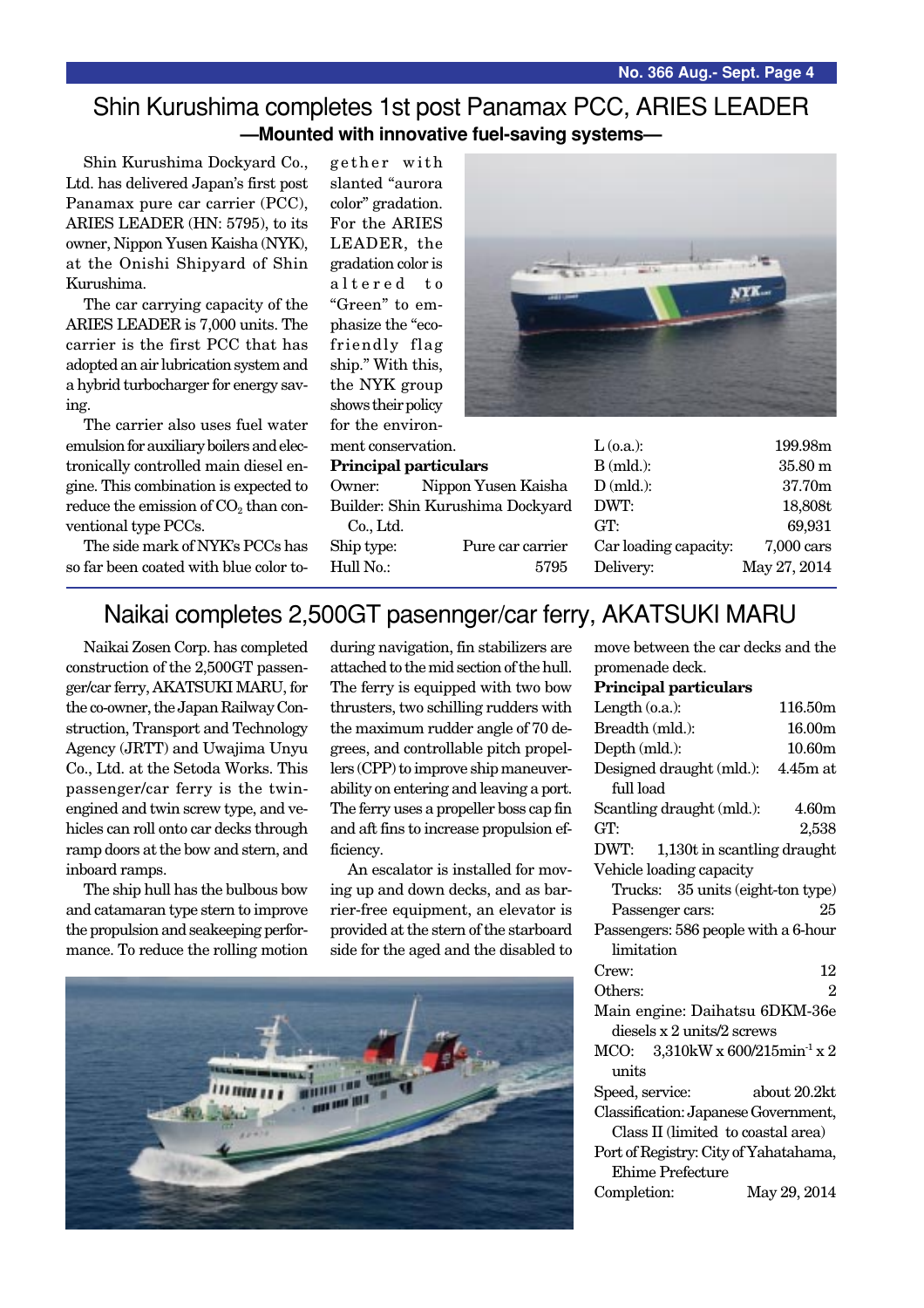### TESS64 AEROLINE 63,700DWT type bulk carrier introduced

*Equipped with reduced wind resistance and other new technologies to increase fuel efficiency by 20%*

Tsuneishi Shipbuilding Co., Ltd. has introduced the TESS64 AEROLINE, a 63,700DWT type bulk carrier that is equipped with the new AEROLINE technology to reduce wind resistance. Similar to the navigation patterns of the TESS58 vessels, which are the largest in the TESS Handymax series of over 300 ships built so far, this new model is 10 meters longer, which enables a boost in deadweight to the 60,000-ton class for improved transport efficiency. Sales of these new ships have begun, together with Tsuneishi Shipbuilding's first 63,700DWT type bulk carrier developed with environmental friendly shallow draft.

AEROLINE is a new technology for reducing wind resistance, which combines the cut-corner design for the accommodation section in previous models with a newly developed streamlined shape for the fore upper bow, for a 10% reduction in wind resistance. The fore upper bow has been rounded, giving the ship a stylish streamlined design.

Designed for low fuel consumption, the TESS64 AERO-LINE is equip-

ped not only with this new AEROLINE technology but also with the newly developed TOP-GR propellers for lower vibration and higher propulsion efficiency, and FAIS which boosts the engine fuel effi-

ciency through direct intake of cool outside air. In developing the hull shape, which is blunt but with low resistance, fuel efficiency was raised by incorporating proprietary energy-saving technologies and an electronically controlled engine, which resulted in

## Kawasaki receives first order of ME-GI engines in Japan

Kawasaki Heavy Industries, Ltd. has received the first order in Japan of the electronically controlled gas injection marine diesel (ME-GI) engine, Kawasaki MAN B&W 8S50ME-C8.2- GI.The order is for two units that will be installed on two pure car and truck carriers (PCTCs) with a capacity of 3,800 vehicles for United European Car Carriers (UECC), a Norwegian shipping company. These PCTCs will be built at Nantong COSCO KHI Ship Engineering Co., Ltd. (NACKS) in Nantong, China, and will go into service in 2016.

The ME-GI engine is a dual fuel marine diesel engine which can use heavy fuel oil and LNG as fuel. When running on LNG, the engine can dramatically improve  $SO_x$  emissions compared with the conventional oil-fired 2-stroke diesel engines, and will also

be considerably more efficient in reducing  $CO<sub>2</sub>$  than the conventional type diesel engine.

The International Maritime Organization (IMO) is set to introduce stringent emissions regulations targeting air pollutants and greenhouse gases such as  $SO_x$  and  $CO_2$ , for application in Europe as well as around the world. Kawasaki will continue to expand business opportunities for ME-GI engines as one of the next generation of marine engines which can satisfy the emissions control regulations coming into force worldwide.

**Principal particulars** of Kawasaki MAN BEW 9S50ME-C8.3 CI

| MIAIN DOCW ODOUMIL-UO.Z-UI |                   |
|----------------------------|-------------------|
| Rated output:              | 11,000kW          |
| Rated speed:               | $113$ rpm         |
| Cylinder bore:             | 500 <sub>mm</sub> |
| Number of cylinders:       | 8                 |
|                            |                   |





*AEROLINE appearance (above) and rounded bow design (below)*

20% increase of fuel efficiency compared with conventional TESS58 models.

Moreover, the TESS64 AERO-LINE design has emphasized performance under actual sea conditions (actual operating speed at full load draft). With good fuel-efficiency at full load draft, the TESS64 AEROLINE also has a shallow draft design to meet port restrictions, and can carry even more cargo, so boosting the transport ability to 79,000m3 and increasing the efficiency for cargo loads.

Tsuneishi Shipbuilding Co., Ltd. has expanded its lineup with this debut of the TESS64 AEROLINE in order to meet to the exacting needs of users, and is seeking new growth in orders.

#### **Principal particulars**

|                      | Type: 63,700DWT type bulk carrier |
|----------------------|-----------------------------------|
| Length:              | Less than 200 meters              |
| Breadth:             | $32.26$ meters                    |
| Depth:               | 18.60 meters                      |
| Full load draft:     | 13.30 meters                      |
| DWT:                 | 63,700t                           |
|                      | Main engine: MAN B&W 6S50ME-      |
| B9.3 diesel x 1 unit |                                   |
| Cargo hold capacity: | $79,000m^3$                       |